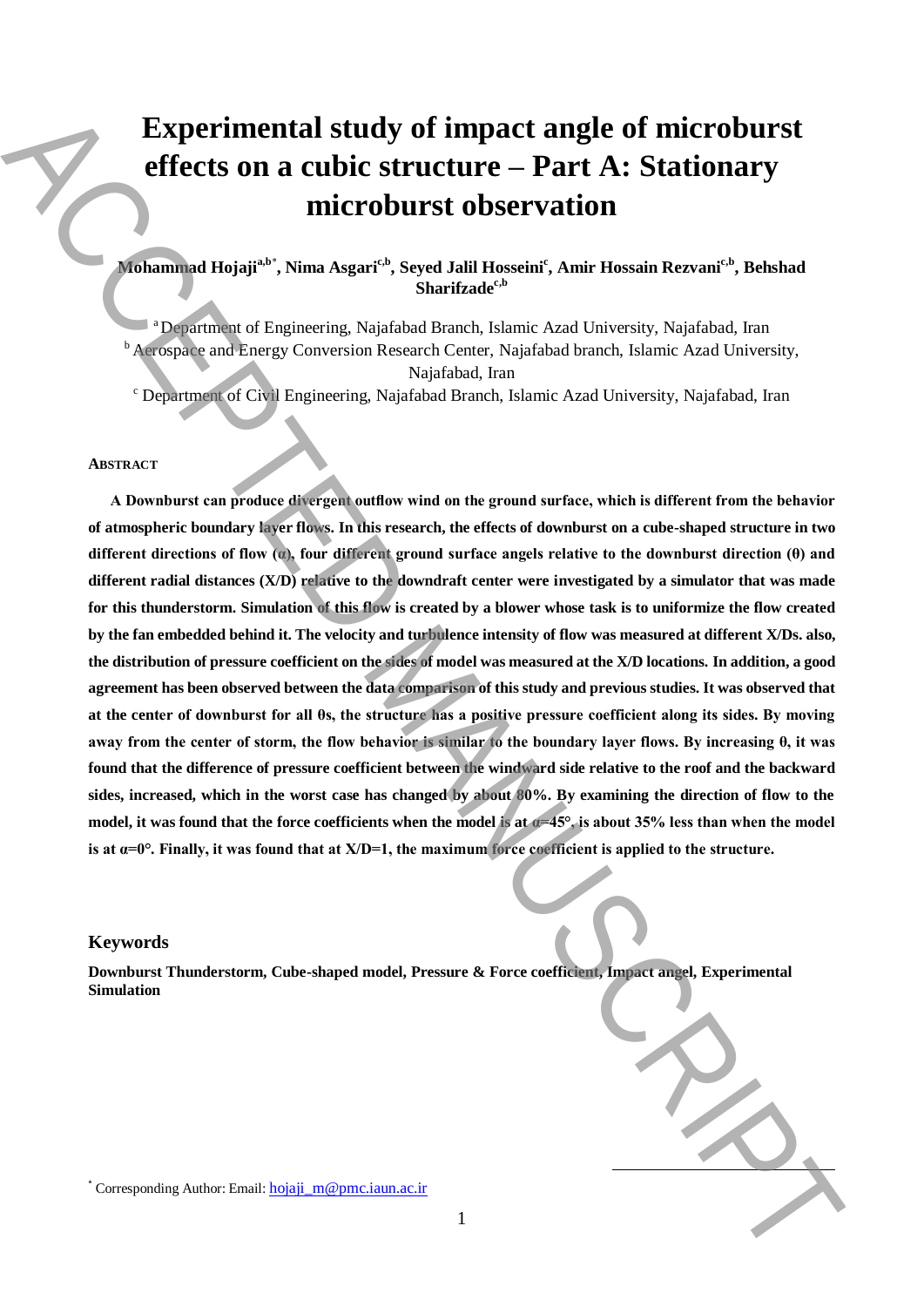### **1. Introduction**

With their unique behavior, downdrafts can have unpredictable effects on various structures[1]. These flows make strong surface winds which have caused damages to short and lightweight structures. Investigation of downdrafts is essential because the basis for calculating wind loads on structures is boundary layer wind loads[2]. To date, several studies have been conducted to evaluate the effect of downburst and its effects on cube-shaped models as a general form of structures. They have been done experimentally and sometimes numerically<sup>[3-15]</sup>. These studies still have gaps in investigating the effects of storms on structures in sloping lands when the storm hits the structure. Therefore, the purpose of this study is to provide an efficient simulation of a microburst and its effects on the pressure distribution and the forces acting on a standard cubic structure. Also, changes in wind force due to changes in the impact angle of the surface flow concerning the structure and the ground slope will be another important goal of this research. **1.** Internalistic distance of the set of the set of the set of the set of the set of the set of the set of the set of the set of the set of the set of the set of the set of the set of the set of the set of the set of the

## **2. Methodology**

In this research, a blower with a nozzle diameter (D) of 0.2m has been used to simulate the flow of a downburst. The reference velocity of outflow from the blower is equal to 12m/s. The velocity and the flow turbulence intensity were measured at the blower outlet and by a rake. A hotwire was used to measure the flow velocity. Also, a series of pressure sensors is used to measure pressure and forces acting on the model surfaces. To investigate the effects of the downburst, the cube-shaped model is placed on a test plate in front of the blower air flow. The test plate is located at four different angles with respect to the jet flow direction( $\theta$ ). In addition, the model is placed in two directions of zero and 45 degrees relative to the surface flow( $\alpha$ ). Also, in all cases, the model is placed in five different radial locations relative to the center of the  $nozzle(X/D)$  and examined. Figure 1 shows a schematic view of this laboratory system.

#### **3. Discussion and Results**

To better understand the flow of the downburst, the blower is set at three different speeds (10, 12, 14 meters per second), and the velocity profile is measured parallel to nozzle and the ground. These data were measured in the range of  $\pm 0.6$ D and at three different intervals (0D, 0.5D, 1D). These results showed that the storm, with increasing distance from nozzle, was slightly dispersed, and its core did not weaken. Also, in a study of the characteristics of downburst flows near the surface and at three different speeds, it was found that the maximum value of flow velocity occurs in the height range of the model and at X/D=1. The least amount of flow turbulence occurs at  $X/D=1$  and in the height range of the cubeshaped model. Also, the output flow velocity changes did not change the storm behavior, indicating this flow's behavioral stability at these three different velocities. Figure 2 shows a graph of the flow velocity near the surface at an output velocity of 12m/s.



Figure 1. Laboratory system's schematic top view



Figure 2. velocity and turbulence intensity of different X/Ds at 12 m/s

In the study obtained from the pressure distribution on the sides of the model, it was found that all sides of the model are subjected to intense and uniform pressure at the central point of flow $(X/D=0)$ . However, at X/D>0.5, the pressure difference between the windward and the other sides of cube becomes much more remarkable. In addition, it can be seen that the roof of the model has more negative pressure than the leeward.

Also, increasing flow angle( $\theta$ ), the pressure difference between the windward, with the roof pressure and the leeward, increases even at the storm's center. The maximum force in the X direction was applied to the model at X/D=1, and in the Z direction, it also occurred